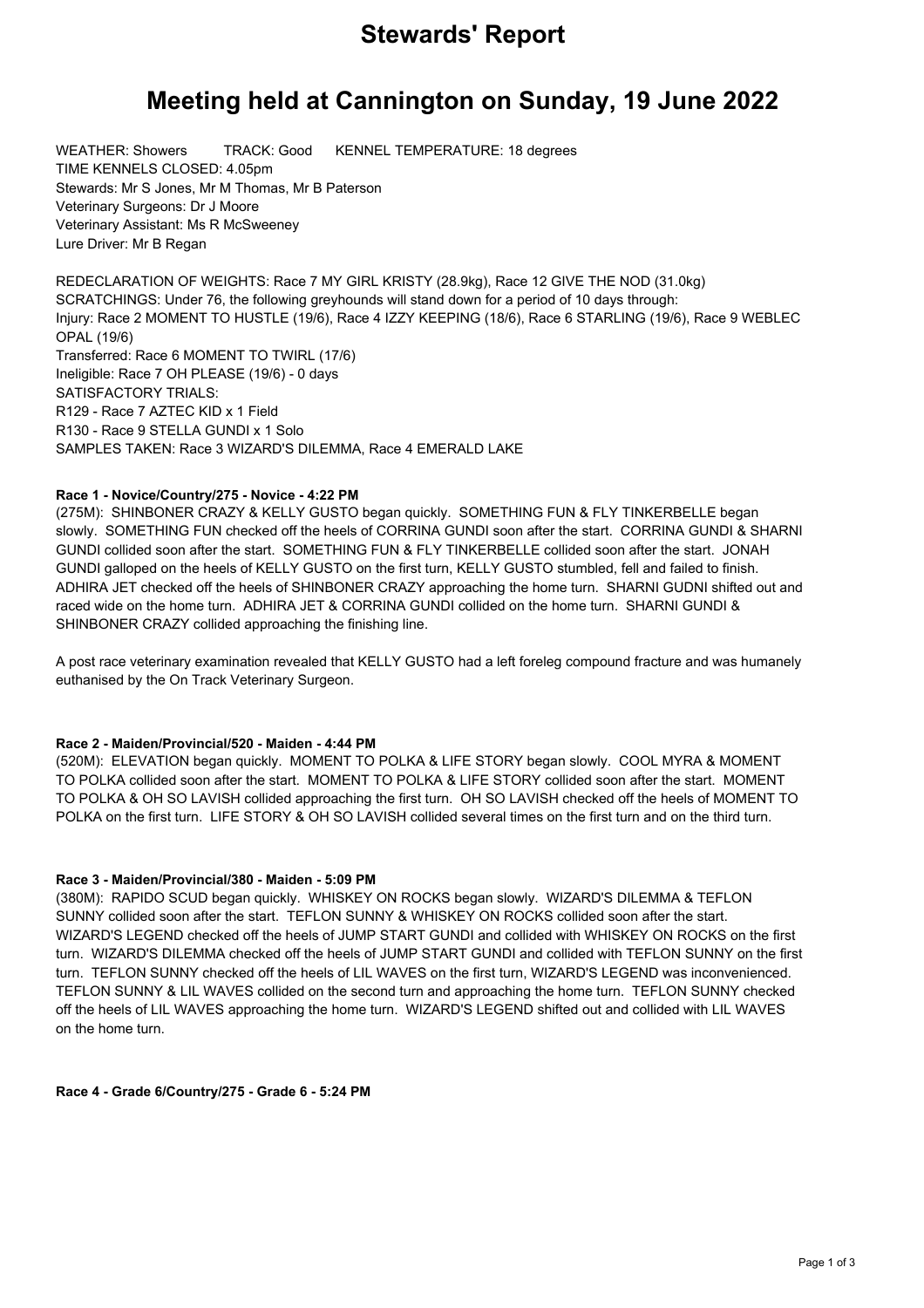(275M): CLOWNING FUN began quickly. SURPRISED FUN & AWESOME EXPRESS collided soon after the start. GLOBAL EVENT & CLOWNING FUN collided soon after the start. INDIAN FILE, SURPRISED FUN & AWESOME EXPRESS collided soon after the start. CLOWNING FUN, INDIAN FILE, SURPRISED FUN & AWESOME EXPRESS collided approaching the first turn. AWESOME EXPRESS checked off the heels of CLOWNING FUN & INDIAN FILE approaching the first turn. SURPRISED FUN & AWESOME EXPRESS collided several times on the first turn. INDIAN FILE checked off the heels of EMERALD LAKE on the first turn. SURPRISED FUN galloped on the heels of AWESOME EXPRESS on the first turn. CLOWNING FUN & SPOLLY MOOK collided approaching the home turn. SURPRISED FUN & AWESOME EXPRESS collided approaching the home turn. GLOBAL EVENT checked off the heels of CLOWNING FUN on the home turn. INDIAN FILE checked off the heels of SPOLLY MOOK on the home turn. SPOLLY MOOK checked off the heels of GLOVAL EVENT in the home straight.

#### **Race 5 - Grade 5/Country/275 - Grade 5 - 5:44 PM**

(275M): SON OF BAMSY, DIGITAL DOLL, MOMENT IN BONDI & ELSIE TUX began quickly. ZIPPER FERNANDO began slowly. ECLIPSING FUN checked off the heels of MOMENT IN BONDI and collided with ZIPPER FERNANDO soon after the start. DIGITAL DOLL & MOMENT IN BONDI collided soon after the start. SON OF BAMSY, DIGITAL DOLL & MOMENT IN BONDI collided on the first turn, MOMENT IN BONDI lost ground and collided with CHA CHA MOMENT & ELSIE TUX, MOMENT IN BONDI & ELSIE TUX fell, MY GIRL KRISTY was inconvenienced. ZIPPER FERNANDO & DIGITAL DOLL collided approaching the home turn. ECLIPSING FUN checked off the heels of SON OF BAMSY in the home straight.

MOMENT IN BONDI was examined by the course Veterinary Surgeon and no apparent injury was reported.

A post race veterinary examination revealed that ELSIE TUX had neck pain and a tear in right hind quad muscle and has been stood down for 10 days.

#### **Race 6 - Grade 5/Country/380 - Grade 5 - 6:04 PM**

(380M): VANDA VAUGHN began quickly. LET'S RIOT began slowly. LET'S RIOT & TEFLON DUSTY collided soon after the start. RUMBLIN' MOMENT checked off the heels of VANDA VAUGHN on the first turn. LET'S RIOT galloped on the heels of TEFLON DUSTY on the first turn. TEFLON DUSTY & CHEVY NOVA collided on the first turn. WAKE UP GEOFF checked off the heels of CHEVY NOVA on the second turn. WAKE UP GEOFF & TEFLON DUSTY collided approaching the home turn.

## **Race 7 - Novice/Provincial/380 - Novice - 6:22 PM**

(380M): CORINNE'S GEM & VANDA STANLEY began quickly. SIMPLE DIMPLE began slowly. TUTA ROMEO & MISSY collided soon after the start. KAKADU STORM checked off the heels of VANDA STANLEY soon after the start. TUTA ROMEO & MISSY collided on the first turn, TUTA ROMEO lost ground. KAKADU STORM checked off the heels of MAGIC ARTIST on the first turn, KAKADU STORM stumbled and lost ground. SIMPLE DIMPLE shifted out and raced wide in the back straight, KAKADU STORM was inconvenienced. VANDA STANLEY raced wide on the second turn. AZTEC KID & CORINNE'S GEM collided approaching the home turn. VANDA STANLEY raced wide approaching the home turn and on the home turn. AZTEC KID shifted out and raced ungenerously due to injury and collided with CORINNE'S GEM on the home turn and under R129 has been placed on a Field Satisfactory Trial. TUTA ROMEO & SIMPLE DIMPLE collided in the home straight.

A post race veterinary examination revealed that AZTEC KID had lower back pain and has been stood down for 10 days.

## **Race 8 - Grade 5/Provincial/380 (1) - Grade 5 - 6:45 PM**

(380M): HAUNTED HOUSE began quickly. WAGTAIL DEMON began slowly. DEEP POCKET NOD, ANIMOSUS & MEPUNGA ALLIE collided soon after the start. MEPUNGA ALLIE & WAGTAIL DEMON collided on the first turn. ANIMOSUS & MEPUNGA ALLIE collided on the first turn. ANIMOSUS checked off the heels of KINGSBRAE KENZIE on the first turn. DEEP POCKET NOD & KINGSBRAE KENZIE collided on the first turn, DEEP POCKET NOD lost ground and collided with MEPUNGA ALLIE. DEEP POCKET NOD & MEPUNGA ALLIE collided approaching the second turn. ALL CASHED UP & ANIMOSUS collided on the second turn.